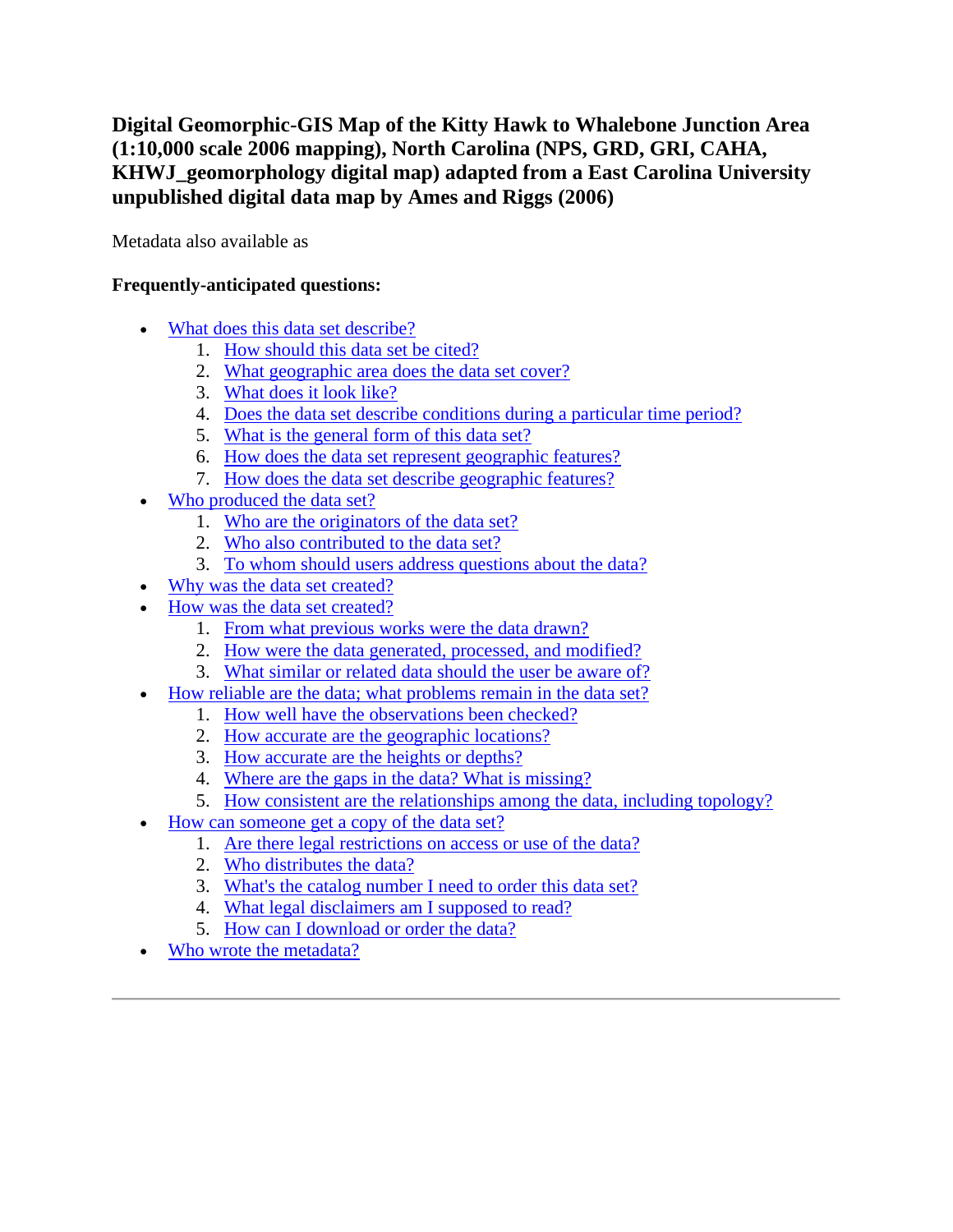## **What does this data set describe?**

#### *Title:*

Digital Geomorphic-GIS Map of the Kitty Hawk to Whalebone Junction Area (1:10,000 scale 2006 mapping), North Carolina (NPS, GRD, GRI, CAHA, KHWJ\_geomorphology digital map) adapted from a East Carolina University unpublished digital data map by Ames and Riggs (2006)

#### *Abstract:*

The Digital Geomorphic-GIS Map of the Kitty Hawk to Whalebone Junction Area (1:10,000 scale 2006 mapping), North Carolina is composed of GIS data layers and GIS tables, and is available in the following GRI-supported GIS data formats: 1.) a 10.1 file geodatabase (khwj\_geomorphology.gdb), and a 2.) Open Geospatial Consortium (OGC) geopackage. The file geodatabase format is supported with a 1.) ArcGIS Pro map file (.mapx) file (khwj\_geomorphology.mapx) and individual Pro layer (.lyrx) files (for each GIS data layer), as well as with a 2.) 10.1 ArcMap (.mxd) map document (khwj\_geomorphology.mxd) and individual 10.1 layer (.lyr) files (for each GIS data layer). Upon request, the GIS data is also available in ESRI 10.1 shapefile format. Contact Stephanie O'Meara (see contact information below) to acquire the GIS data in these GIS data formats. In addition to the GIS data and supporting GIS files, three additional files comprise a GRI digital geologic-GIS dataset or map: 1.) A GIS readme file (caha\_fora\_wrbr\_geomorphology.pdf), 2.) the GRI ancillary map information document (.pdf) file (caha\_fora\_wrbr\_geomorphology.pdf) which contains geologic unit descriptions, as well as other ancillary map information and graphics from the source map(s) used by the GRI in the production of the GRI digital geologic-GIS data for the park, and 3.) a user-friendly FAQ PDF version of the metadata (khwj\_geomorphology\_metadata\_faq.pdf). Please read the caha\_fora\_wrbr\_geomorphology.pdf for information pertaining to the proper extraction of the GIS data and other map files. QGIS software is available for free at: https://www.qgis.org/en/site/. The data were completed as a component of the Geologic Resources Inventory (GRI) program, a National Park Service (NPS) Inventory and Monitoring (I&M) Division funded program that is administered by the NPS Geologic Resources Division (GRD). For a complete listing of GRI products visit the GRI publications webpage: For a complete listing of GRI products visit the GRI publications webpage: https://www.nps.gov/subjects/geology/geologic-resources-inventoryproducts.htm. For more information about the Geologic Resources Inventory Program visit the GRI webpage: https://www.nps.gov/subjects/geology/gri,htm. At the bottom of that webpage is a "Contact Us" link if you need additional information. You may also directly contact the program coordinator, Jason Kenworthy (jason\_kenworthy@nps.gov). Source geologic maps and data used to complete this GRI digital dataset were provided by the following: East Carolina University. Detailed information concerning the sources used and their contribution the GRI product are listed in the Source Citation section(s) of this metadata record (khwj\_geomorphology\_metadata.txt or khwj\_geomorphology\_metadata\_faq.pdf). Users of this data are cautioned about the locational accuracy of features within this dataset. Based on the source map scale of 1:10,000 and United States National Map Accuracy Standards features are within (horizontally) 8.5 meters or 27.8 feet of their actual location as presented by this dataset.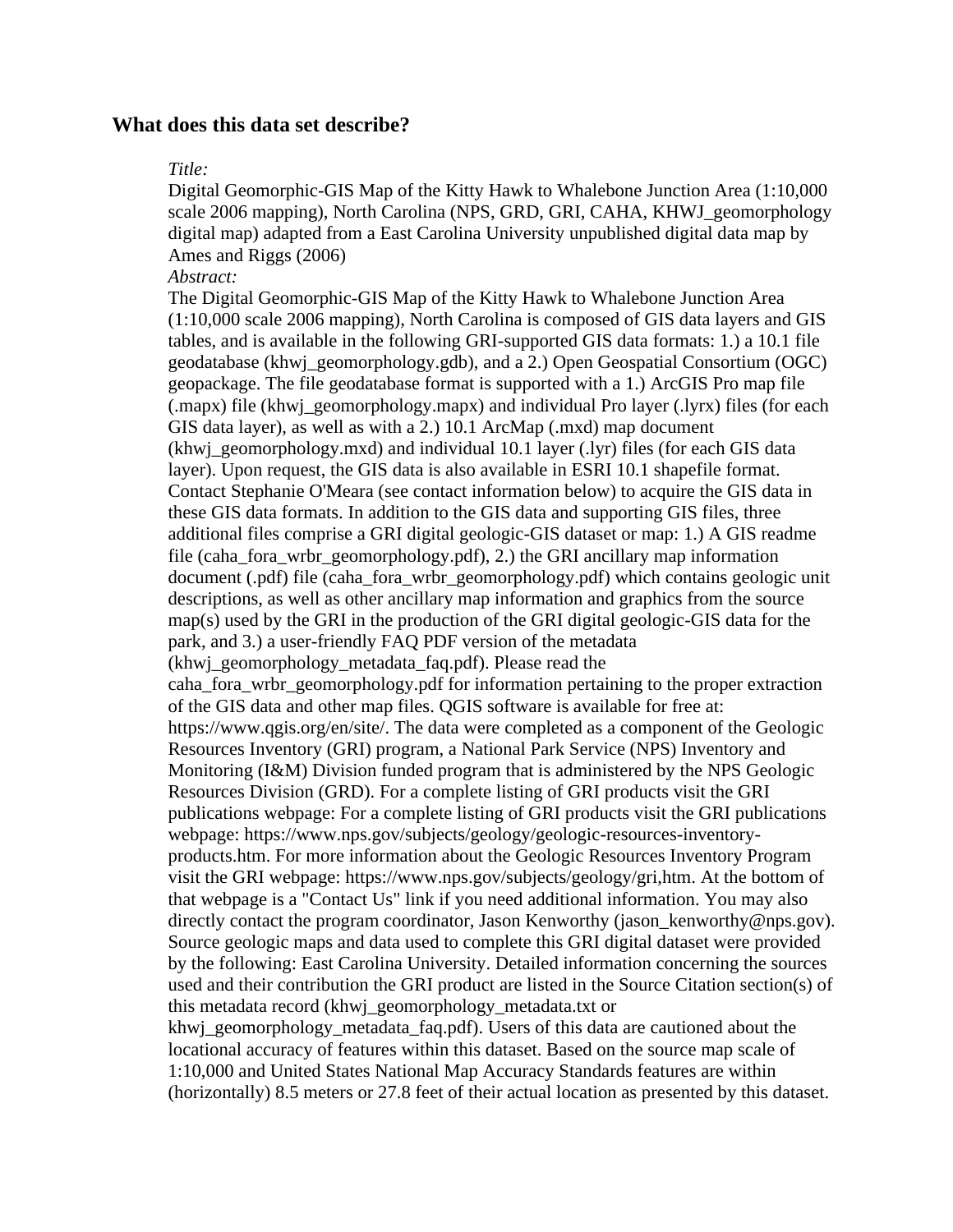Users of this data should thus not assume the location of features is exactly where they are portrayed in ArcGIS, QGIS or other software used to display this dataset. All GIS and ancillary tables were produced as per the NPS GRI Geology-GIS Geodatabase Data Model v. 2.3. (available at: https://www.nps.gov/articles/gri-geodatabase-model.htm). *Supplemental\_Information:*

The data layers (feature classes) that comprise the Digital Geomorphic-GIS Map of the Kitty Hawk to Whalebone Junction Area (1:10,000 scale 2006 mapping), North Carolina include: Geologic Line Features (KHWJGLF), Geomorphic Units (KHWJMRPH), Geomorphic Unit Boundaries (KHWJMRPHA) and Anthropic Overprint Areas (KHWJANTH). In addition to the data layers, there are three GIS tables, the Geomorphic Unit Information Table (Detailed) (cahaunit\_geomorphic) Table, the short-version of the Geomorphic Unit Information Table (Detailed) (cahaunit\_geomorphic\_short) Table, and the Source Map Information Table (cahamap) Table. Refer to the NPS GRI Geology-GIS Geodatabase Data Model v. 2.3 (available at: https://www.nps.gov/articles/grigeodatabase-model.htm) for detailed data layer (feature class) and table specifications including attribute field parameters, definitions and domains, and implemented topology rules and relationship classes. The GIS data projection is NAD83, UTM Zone 18N.

#### <span id="page-2-0"></span>1. **How should this data set be cited?**

National Park Service (NPS) Geologic Resources Inventory (GRI) program, 20210107, Digital Geomorphic-GIS Map of the Kitty Hawk to Whalebone Junction Area (1:10,000 scale 2006 mapping), North Carolina (NPS, GRD, GRI, CAHA, KHWJ\_geomorphology digital map) adapted from a East Carolina University unpublished digital data map by Ames and Riggs (2006).

#### <span id="page-2-1"></span>2. **What geographic area does the data set cover?**

*West\_Bounding\_Coordinate:* -75.7409646255 *East\_Bounding\_Coordinate:* -75.5938375632 *North\_Bounding\_Coordinate:* 36.0688391393 *South\_Bounding\_Coordinate:* 35.9058158642

#### <span id="page-2-2"></span>3. **What does it look like?**

## <span id="page-2-3"></span>4. **Does the data set describe conditions during a particular time period?**

Calendar\_Date: 07-Jan-2021 *Currentness\_Reference:* ground condition

#### <span id="page-2-4"></span>5. **What is the general form of this data set?**

*Geospatial\_Data\_Presentation\_Form:* map

#### <span id="page-2-5"></span>6. **How does the data set represent geographic features?**

a. **How are geographic features stored in the data set?**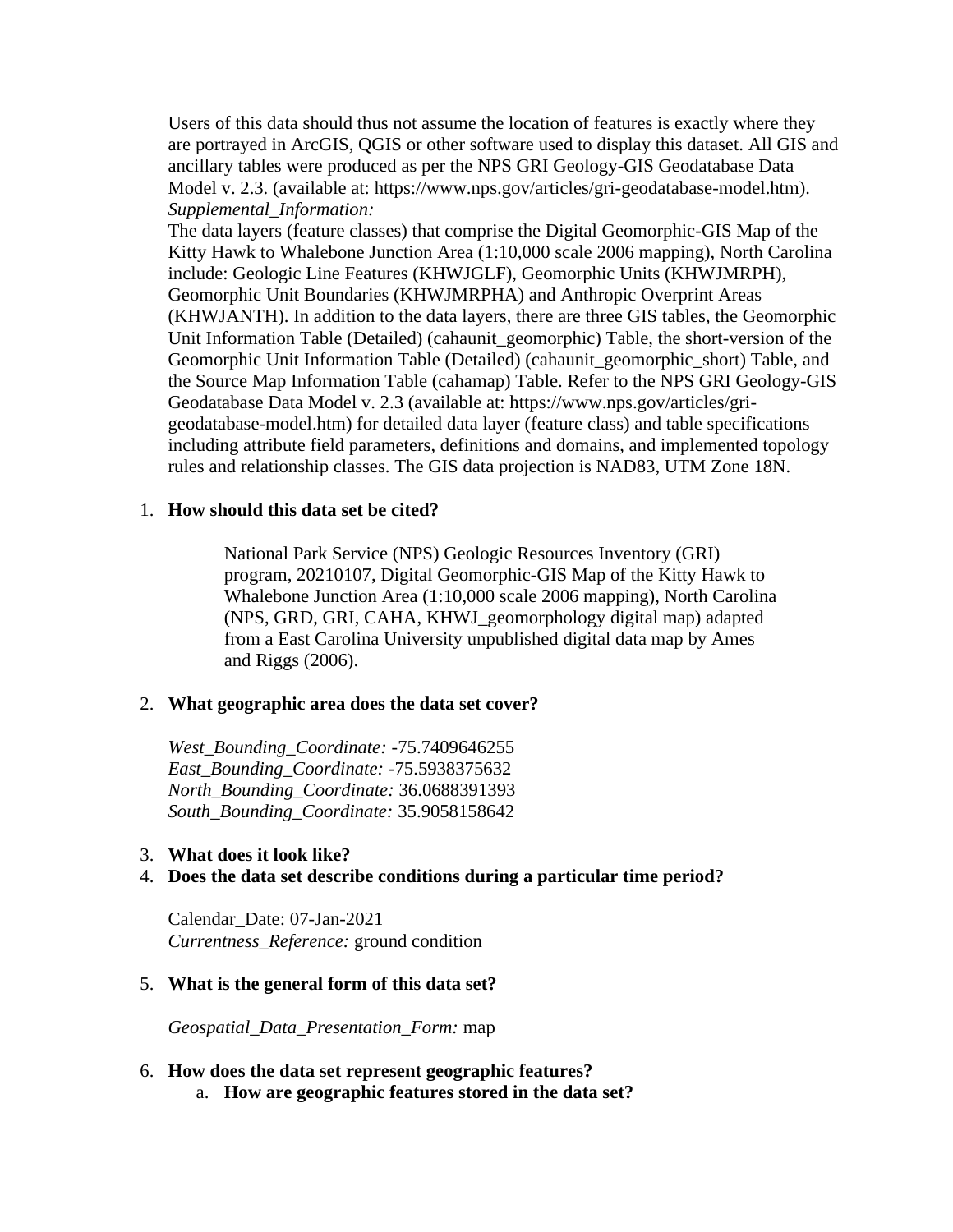#### b. **What coordinate system is used to represent geographic features?**

*Grid\_Coordinate\_System\_Name:* Universal Transverse Mercator *Universal\_Transverse\_Mercator: UTM\_Zone\_Number:* 18 *Transverse\_Mercator: Scale\_Factor\_at\_Central\_Meridian:* 0.999600 *Longitude\_of\_Central\_Meridian:* -75.0 *Latitude\_of\_Projection\_Origin:* 0.000000 *False\_Easting:* 500000.000000 *False\_Northing:* 0.000000

Planar coordinates are encoded using coordinate pair Abscissae (x-coordinates) are specified to the nearest 0.000007 Ordinates (y-coordinates) are specified to the nearest 0.000007 Planar coordinates are specified in meters

The horizontal datum used is North American Datum of 1983. The ellipsoid used is Geodetic Reference System 80. The semi-major axis of the ellipsoid used is 6378137.000000. The flattening of the ellipsoid used is 1/298.257222.

#### <span id="page-3-0"></span>7. **How does the data set describe geographic features?**

#### *Entity\_and\_Attribute\_Overview:*

Refer to the NPS GRI Geology-GIS Geodatabase Data Model v. 2.3 (available at: https://www.nps.gov/articles/gri-geodatabase-model.htm) for detailed feature class and table attribute field parameters, definitions and domains, and implemented relationship classes, as well as for implemented feature class topology rules.

*Entity\_and\_Attribute\_Detail\_Citation:*

NPS GRI Geology-GIS Geodatabase Data Model v. 2.3. (available at: https://www.nps.gov/articles/gri-geodatabase-model.htm)

## <span id="page-3-1"></span>**Who produced the data set?**

<span id="page-3-2"></span>1. **Who are the originators of the data set?** (may include formal authors, digital compilers, and editors)

o National Park Service (NPS) Geologic Resources Inventory (GRI) program

<span id="page-3-3"></span>2. **Who also contributed to the data set?**

Stephanie O'Meara (Colorado State University)

<span id="page-3-4"></span>3. **To whom should users address questions about the data?**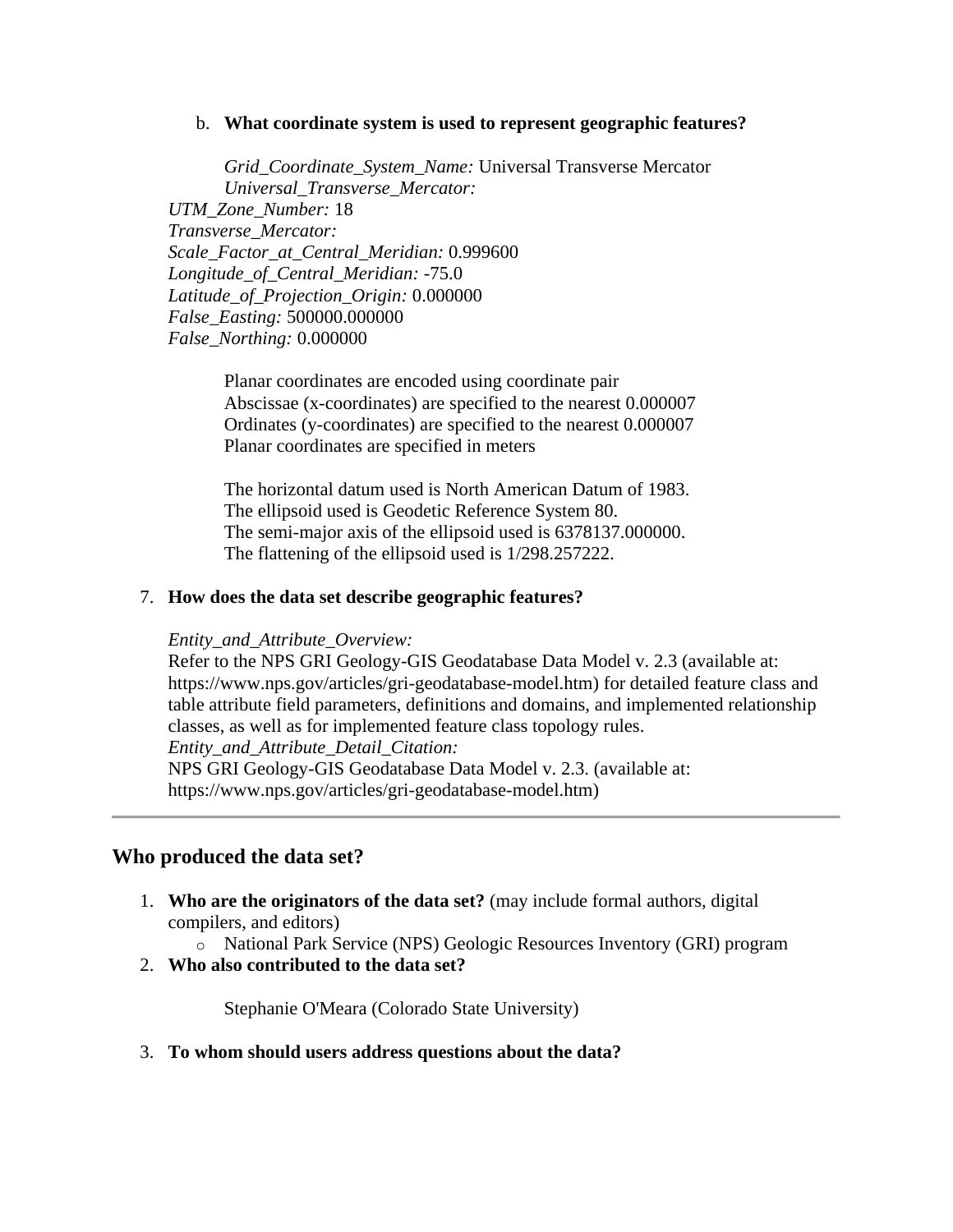Stephanie O'Meara Colorado State University Research Associate, Geologist/GIS Specialist/Data Manager 1201 Oak Ridge Drive, Suite 200 Fort Collins, Colorado 80525 USA

(970) 491-6655 (voice) stephanie\_o'meara@partner.nps.gov

*Hours\_of\_Service:* 9:00 a.m. to 5:00 p.m. (MST), Monday - Friday

## <span id="page-4-0"></span>**Why was the data set created?**

The data are intended to assist NPS personnel in the protection and management of Cape Hatteras National Seashore.

## <span id="page-4-1"></span>**How was the data set created?**

## <span id="page-4-2"></span>1. **From what previous works were the data drawn?**

#### **ECU unpublished digital data (Kitty Hawk to Whalebone Junction)** (source 1 of 1)

Ames, V., Dorothea and Riggs, Stanley R., 2006, Geomorphic Framework of the North Carolina Outer Banks (Kitty Hawk to Whalebone Junction Area digital data): unpublished digital data (Kitty Hawk to Whalebone Junction), East Carolina University (ECU), Greenville, North Carolina.

*Type\_of\_Source\_Media:* digital data *Source\_Scale\_Denominator:* 10000 *Source\_Contribution:*

Features and attribution were derived from source digital data. Ancillary map text, including unit descriptions, and graphics, if present on the source map, were captured, formatted and added to the ancillary map information document. See the Process Step section for additional information.

## <span id="page-4-3"></span>2. **How were the data generated, processed, and modified?**

Date: 07-Jan-2021 (process 1 of 1)

1.) GIS features were produced from source digital data. See the Source Information Contribution section(s) for specific source map details. GIS features were first imported into a GRI data model compliant geodatabase. For details on the GRI data model see the NPS GRI Geology-GIS Geodatabase Data Model v. 2.3 (available at:

https://www.nps.gov/articles/gri-geodatabase-model.htm). 2.) Line quality was checked and if warranted edited to ensure good quality linework. 3.) Feature attribution was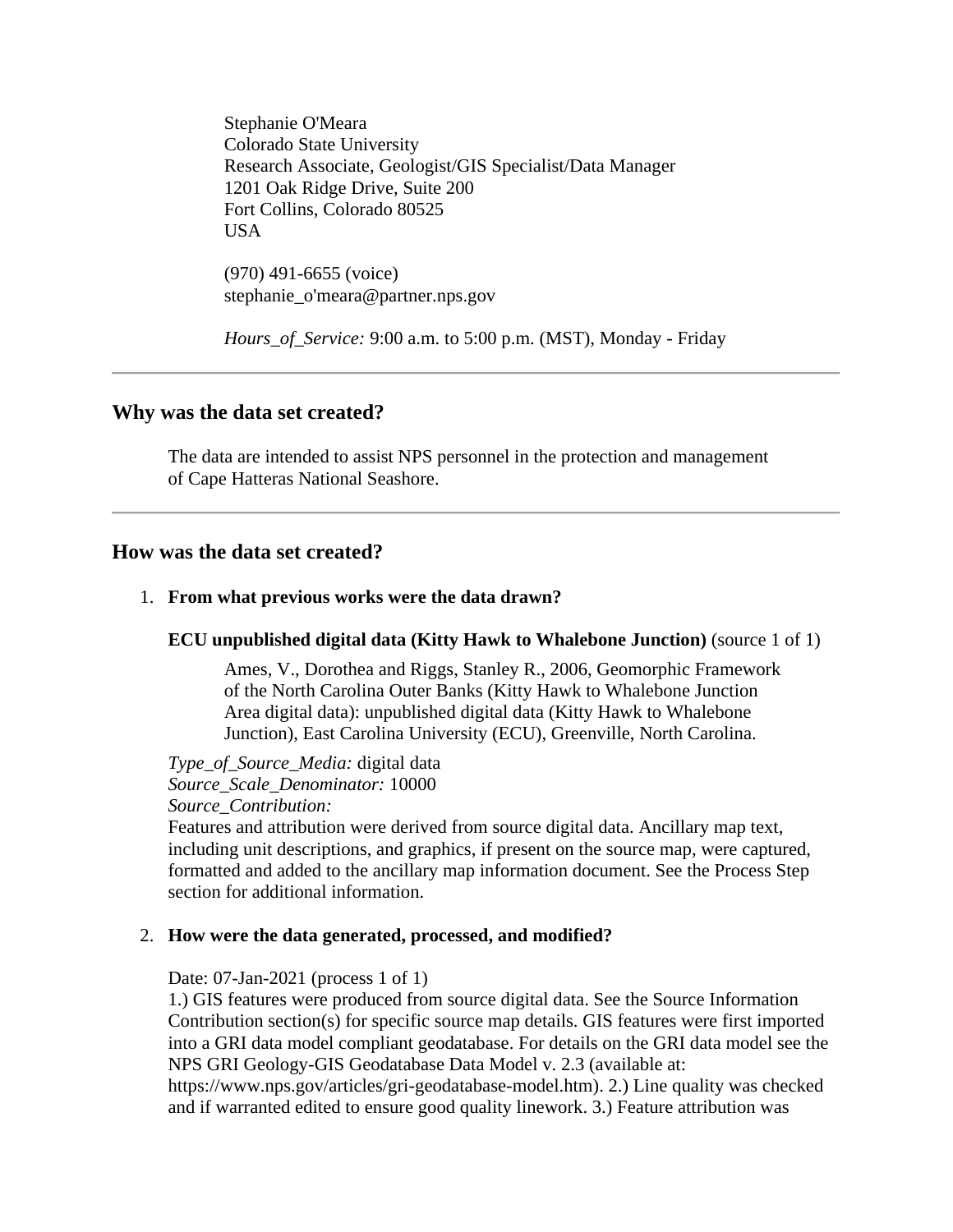derived using the source data attribution, and the source printed/plotted map if available. 4.) Data Model topology rules were validated for all features and any topology errors corrected. 5.) Quality control (QC) consisted of checking features and their attribution against the source digital data, as well as against the source printed/plotted map if available. A GRI developed ArcObjects tool was run to check for GRI data model validation and feature-related consistency. 6.) The UNIT and MAP tables were populated and checked against the source(s). Relationship classes were also added and used to ensure attribution consistency between feature class and table attribution. 7.) Feature symbology was produced for all feature classes. An attempt was made to best match symbology to its source map, however, in some cases features symbology maybe slightly modified, primarily based on the limitations of the ArcGIS geology styles. In some cases, however, symbology may have been modified to reconcile differences from multiple sources. 8.) An ArcMap Document was produced, in part by a GRI finalize mxd tool, and layer (.lyr) files saved for all data layers. 9.) The ancillary map information PDF document, see the Supplemental Information section for additional information, was produced from textual information and figures present on the source map(s) and/or in digital data files. If applicable, source map images were produced at 150dpi or greater resolution and optical character recognition (OCR) software was used to produce text from source map text. The text, source map images and other ancillary source map information were added to a Help & Manual (.hmxz) template file. The .hmxz file was then compiled to produce the ancillary map information document. Any compilation errors were then checked and corrected and the document was reviewed for content, usability and grammatical errors. 10.) A OGC GeoPackage was produced from the finalized file geodatabase.

Person who carried out this activity:

Stephanie O'Meara Colorado State University Research Associate, Geologist/GIS Specialist/Data Manager 1201 Oak Ridge Drive, Suite 200 Fort Collins, Colorado 80525-5589 USA

(970) 491-6655 (voice) stephanie.omeara@colostate.edu

*Hours\_of\_Service:* 9:00 a.m. to 5:00 p.m. (MST), Monday - Friday

Data sources used in this process:

o ECU unpublished digital data (Kitty Hawk to Whalebone Junction)

#### <span id="page-5-0"></span>3. **What similar or related data should the user be aware of?**

National Park Service Geologic Resources Inventory (GRI) program, 20210107, Metadata for the Digital Geomorphic-GIS Map of the Kitty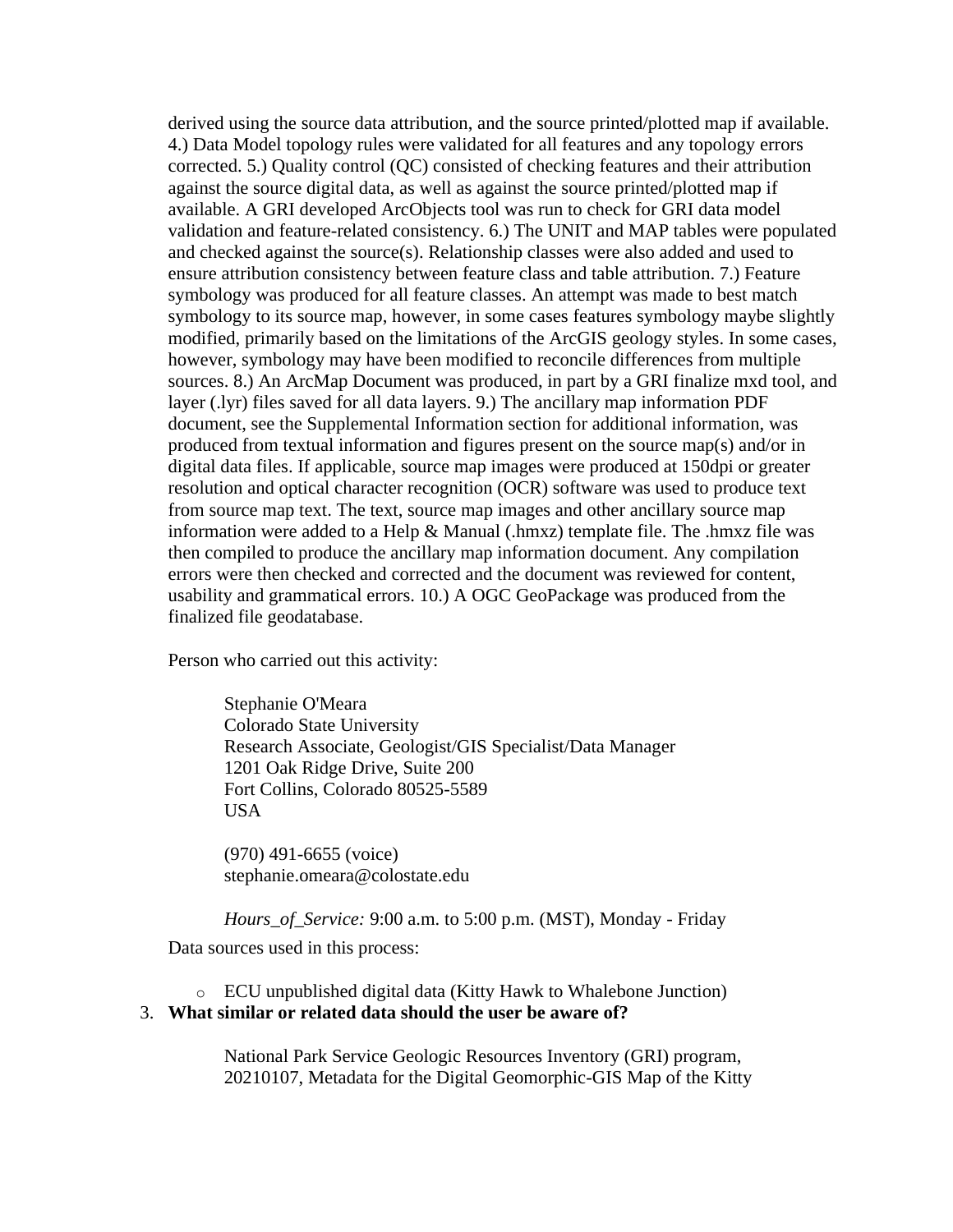Hawk to Whalebone Junction Area (1:10,000 scale 2006 mapping), North Carolina (NPS, GRD, GRI, CAHA, KHWJ\_geomorphology digital map).

## <span id="page-6-0"></span>**How reliable are the data; what problems remain in the data set?**

## <span id="page-6-1"></span>1. **How well have the observations been checked?**

Feature and table attribution was derived and checked with the source map(s). Attribution was checked (QCd) for errors. Users of this data are advised to FULLY and CAREFULLY READ the "DISTRIBUTION LIABILITY" section of this metadata before using the data.

## <span id="page-6-2"></span>2. **How accurate are the geographic locations?**

Data was produced from digital source data. Users of this data are cautioned about the locational accuracy of features within this dataset. Based on the source map scale and United States National Map Accuracy Standards features are within (horizontally) 8.5 meters or 27.8 feet of their actual location as presented by this dataset. Users of this data should thus not assume the location of features is exactly where they are portrayed in ArcGIS or other software used to display this dataset. The PRECISION of any Shapefile (.shp) files is DOUBLE.

<span id="page-6-3"></span>3. **How accurate are the heights or depths?**

## <span id="page-6-4"></span>4. **Where are the gaps in the data? What is missing?**

All data is considered complete to the extent of the source map(s).

## <span id="page-6-5"></span>5. **How consistent are the relationships among the observations, including topology?**

GIS data in 10.1 file geodatabase and QGC geopackage file formats.

## <span id="page-6-7"></span><span id="page-6-6"></span>**How can someone get a copy of the data set?**

## **Are there legal restrictions on access or use of the data?**

*Access\_Constraints:* None *Use\_Constraints:* Not for use at scale greater than 1:10,000 (source map

scale). Users of this data are cautioned about the locational accuracy of features within this dataset. Based on the source map scale and United States National Map Accuracy Standards features are within (horizontally) 8.5 meters or 27.8 feet of their actual location as presented by this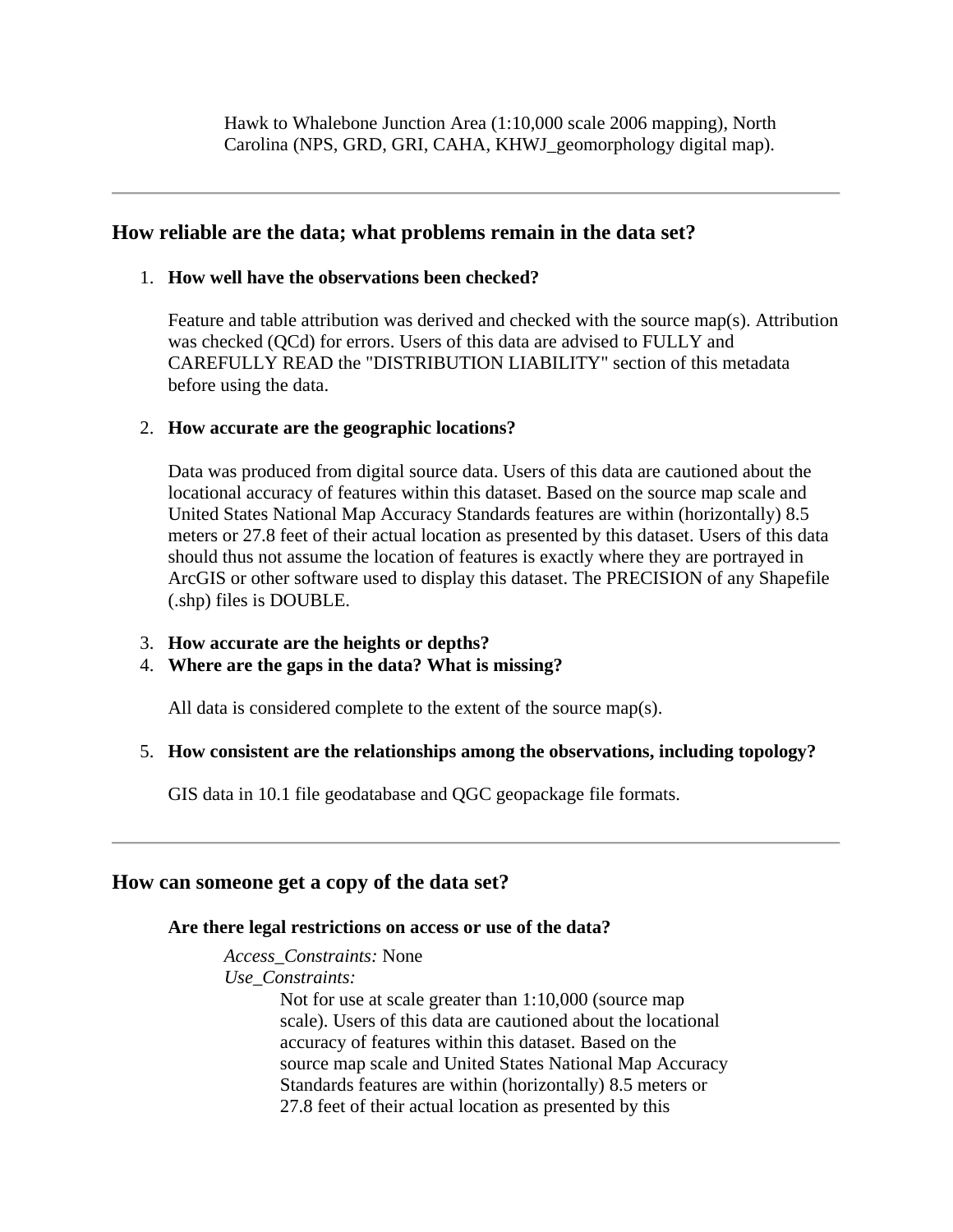dataset. Users of this data should thus not assume the location of features is exactly where they are portrayed in Google Earth, ArcGIS or other software used to display this dataset.

#### <span id="page-7-0"></span>1. **Who distributes the data set?** (Distributor 1 of 1)

Stephanie O'Meara Colorado State University Research Associate, Geologist/GIS Specialist/Data Manager 1201 Oak Ridge Drive, Suite 200 Fort Collins, Colorado 80525 **USA** 

(970) 491-6655 (voice) stephanie\_o'meara@partner.nps.gov

*Hours\_of\_Service:* 8:00 a.m. to 4:00 p.m. (MST), Monday - Friday *Contact\_Instructions:* GRI data are available at: [<http://irma.nps.gov/App/Reference/Search>](http://irma.nps.gov/App/Reference/Search)

#### <span id="page-7-1"></span>2. **What's the catalog number I need to order this data set?**

GIS map data available in several GRI-supported GIS data formats

#### <span id="page-7-2"></span>3. **What legal disclaimers am I supposed to read?**

The National Park Service shall not be held liable for improper or incorrect use of the data described and/or contained herein. These data and related graphics are not legal documents and are not intended to be used as such.

The information contained in these data is dynamic and may change over time. The data are not better than the original sources from which they were derived. It is the responsibility of the data user to use the data appropriately and consistent within the limitations of geospatial data in general and these data in particular. The related graphics are intended to aid the data user in acquiring relevant data; it is not appropriate to use the related graphics as data.

The National Park Service gives no warranty, expressed or implied, as to the accuracy, reliability, or completeness of these data. It is strongly recommended that these data are directly acquired from an NPS server and not indirectly through other sources which may have changed the data in some way. Although these data have been processed successfully on a computer system at the National Park Service, no warranty, expressed or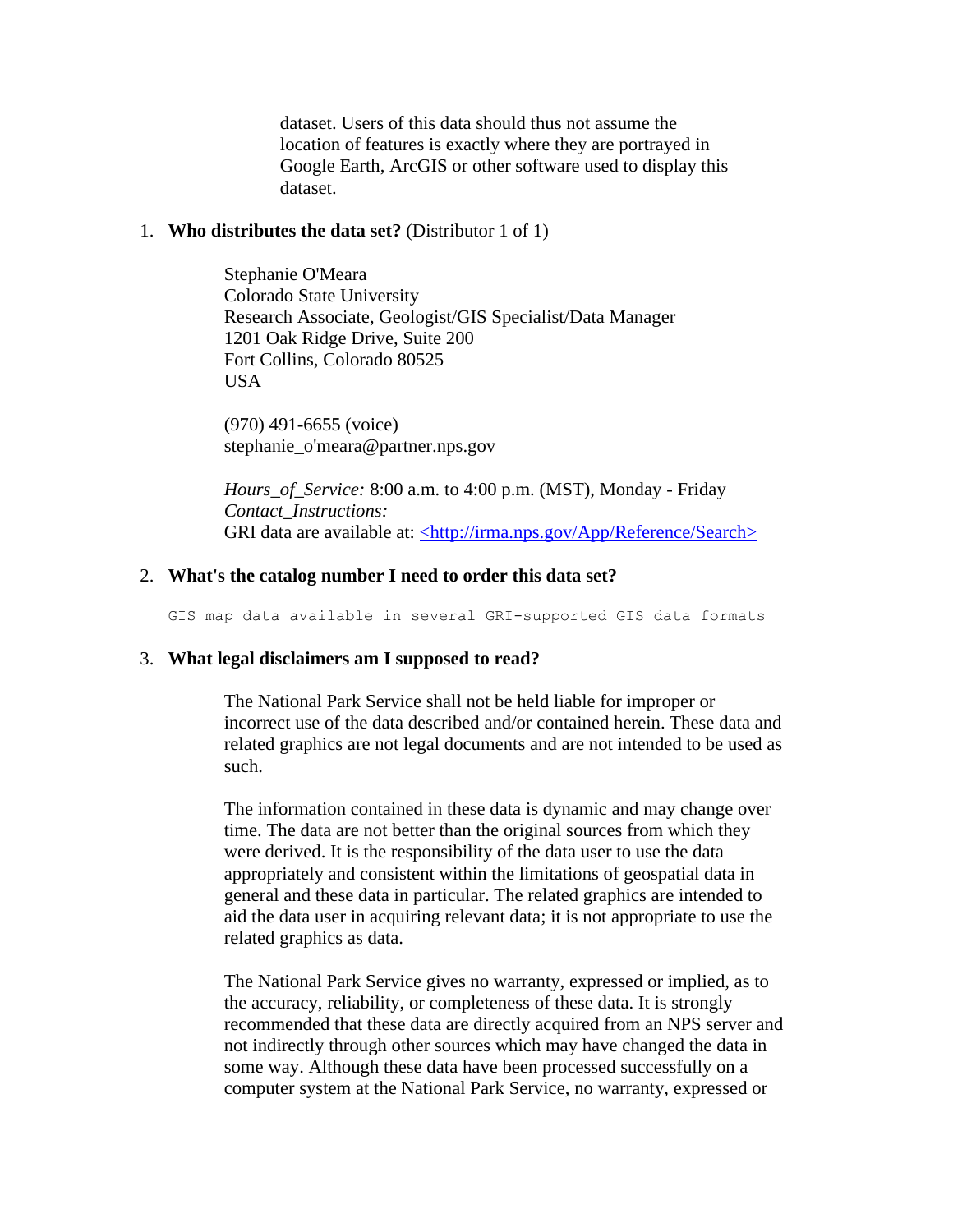implied is made regarding the utility of the data on another system or for general scientific purposes, nor shall the act of distribution constitute any such warranty. This disclaimer applies to both to individual use of the data and aggregate use with other data.

## <span id="page-8-0"></span>4. **How can I download or order the data?**

## o **Availability in digital form:**

|              | <b>Data format:</b> GDB (version ArcGIS Pro 2.4) GIS (file geodatabase format)<br>data package with a Pro map (.mapx) file<br>(khwj_geomorphology_gdb_pro.zip) Size: 2.68 |
|--------------|---------------------------------------------------------------------------------------------------------------------------------------------------------------------------|
|              | <b>Network links:</b> NPS Data Store, https://irma.nps.gov/DataStore/                                                                                                     |
| Data format: | GDB (version ArcGIS 10.1) GIS (file geodatabase format) data<br>package with an ArcMap map document (.mxd) file<br>(khwj_geomorphology_gdb.zip) Size: 2.71                |
|              | <b>Network links:</b> NPS Data Store, https://irma.nps.gov/DataStore/                                                                                                     |
| Data format: | GPKG (version OGC geopackage) GIS (geopackage format)<br>data package (khwj_geomorphology_gpkg.zip) Size: 2.39                                                            |
|              | <b>Network links:</b> NPS Data Store, https://irma.nps.gov/DataStore/                                                                                                     |
|              | <b>Data format:</b> PDF (version 9) Ancillary Map Information Document Size:<br>28.83                                                                                     |
|              | <b>Network links:</b> NPS Data Store, https://irma.nps.gov/DataStore/                                                                                                     |
|              | <b>Data format:</b> PDF (version 9) GIS Readme Document Size: 0.1                                                                                                         |
|              | <b>Network links:</b> NPS Data Store, https://irma.nps.gov/DataStore/                                                                                                     |
|              | <b>Data format:</b> PDF (version 9) FAQ Metadata File Size: 0.1                                                                                                           |
|              | <b>Network links:</b> NPS Data Store, https://irma.nps.gov/DataStore/                                                                                                     |

- o **Cost to order the data:** None
- o **Special instructions:**

Search for the GRI map, then download the GRI data at: https://irma.nps.gov/DataStore/

# <span id="page-8-1"></span>**Who wrote the metadata?**

Dates:

Last modified: 07-Jan-2021 Metadata author:

> Stephanie O'Meara Colorado State University